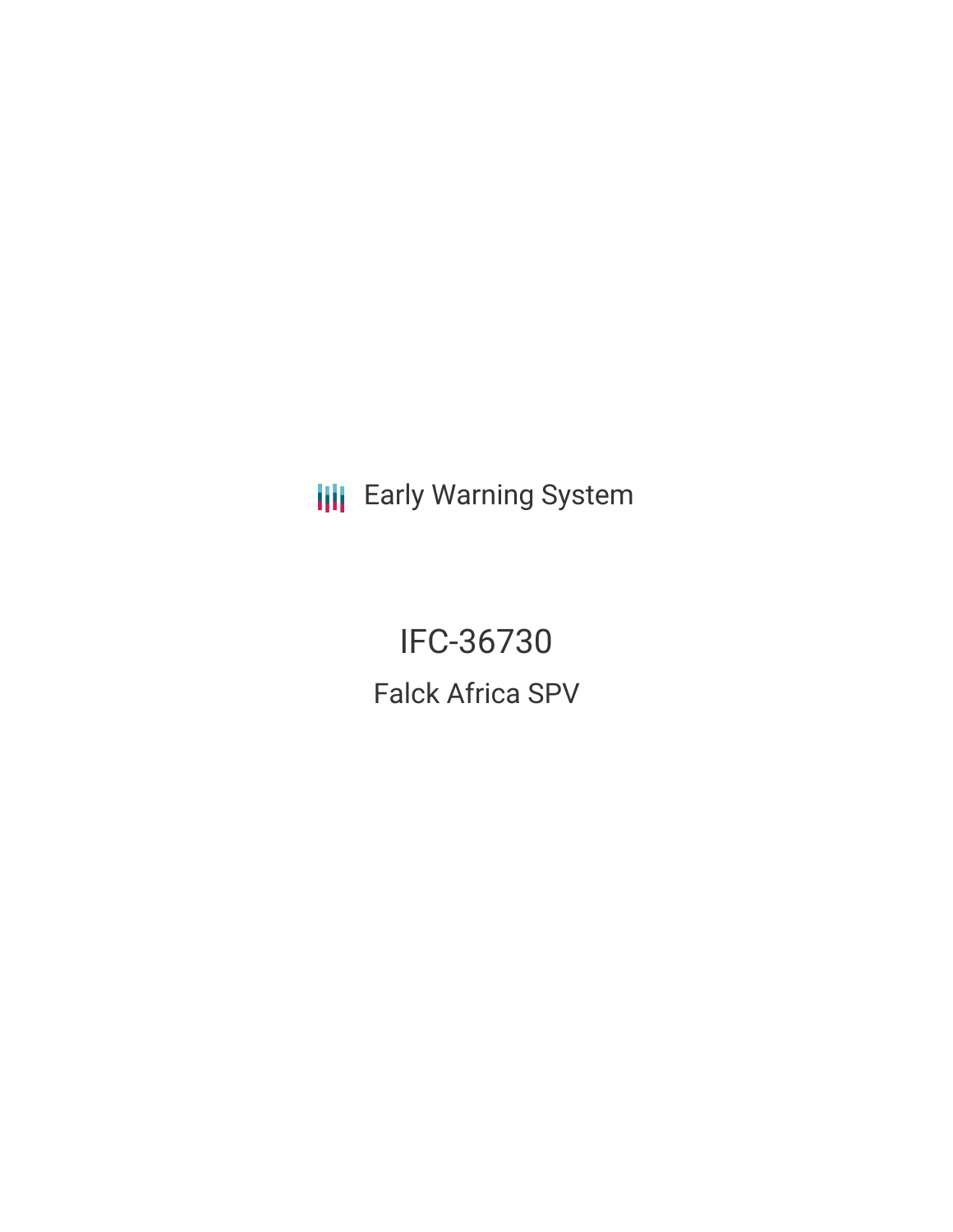

# **Quick Facts**

| <b>Financial Institutions</b>  | International Finance Corporation (IFC) |
|--------------------------------|-----------------------------------------|
| <b>Status</b>                  | Approved                                |
| <b>Bank Risk Rating</b>        | B                                       |
| <b>Voting Date</b>             | 2015-10-30                              |
| <b>Borrower</b>                | Falck Danmark A/S                       |
| <b>Sectors</b>                 | <b>Education and Health</b>             |
| <b>Investment Type(s)</b>      | Equity                                  |
| <b>Investment Amount (USD)</b> | \$20.00 million                         |
| <b>Project Cost (USD)</b>      | \$100.00 million                        |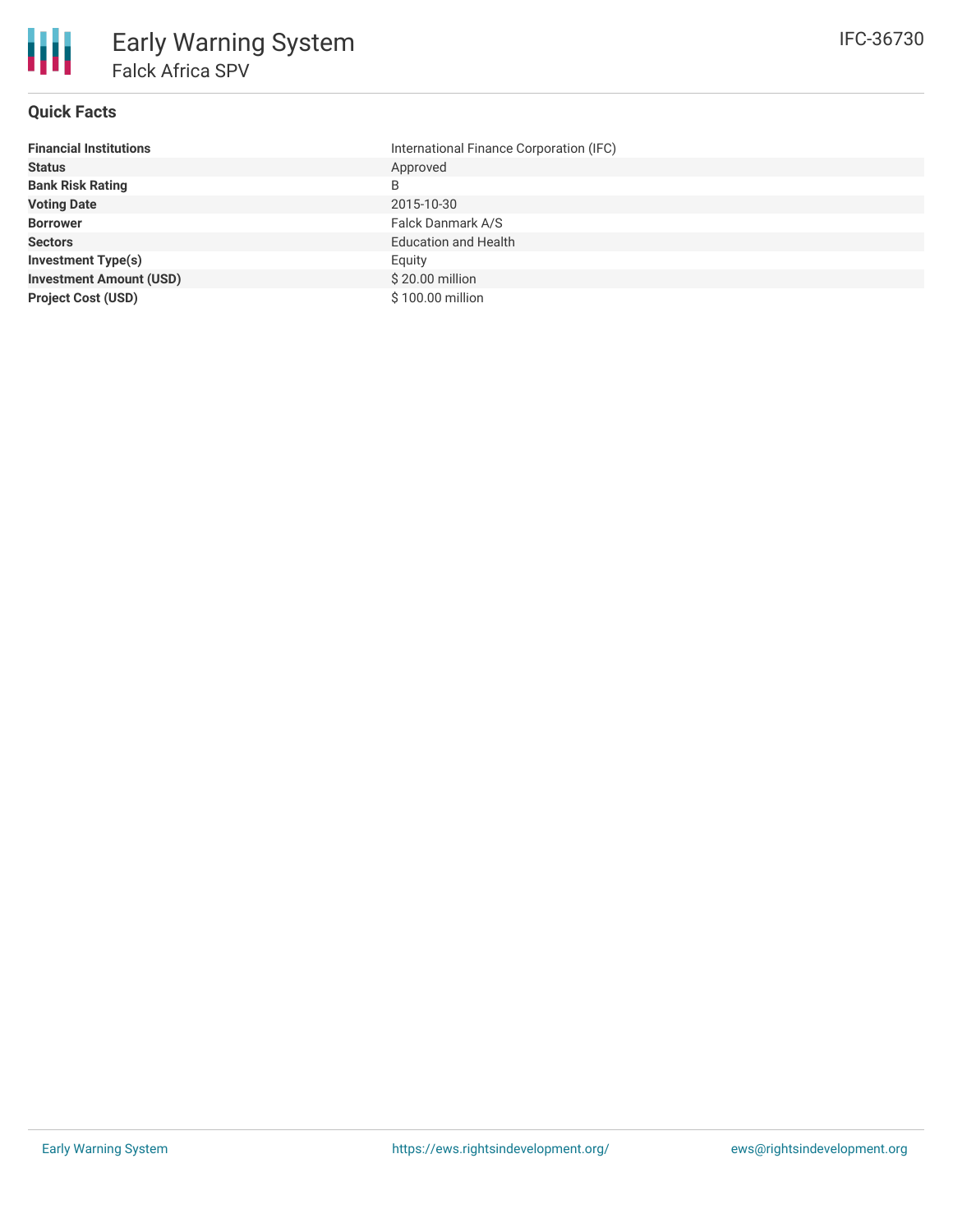

## **Project Description**

This project finances investments in primary and secondary health clinics and hospitals, as well as in other health projects on an opportunistic basis.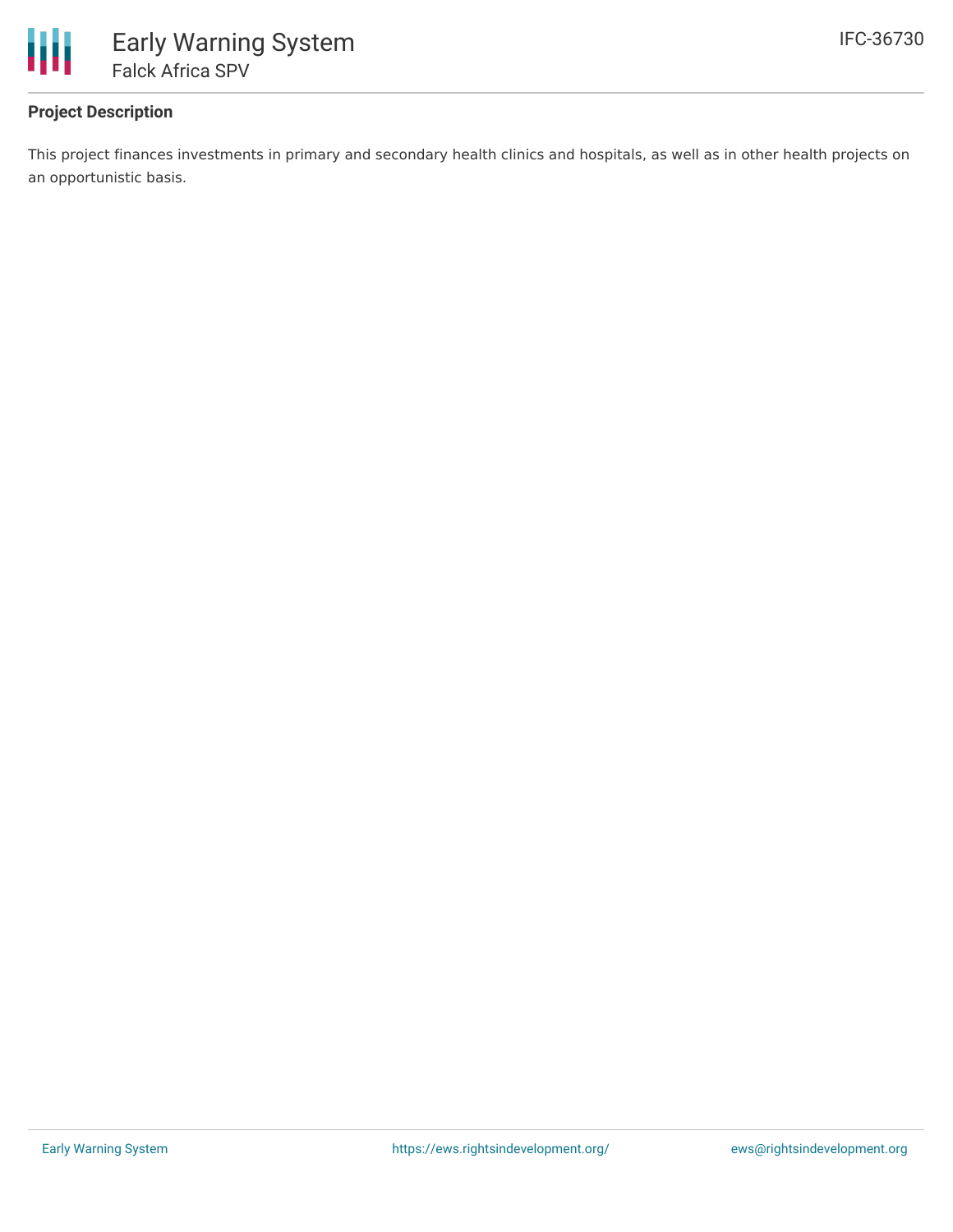### **Investment Description**

• International Finance Corporation (IFC)

This project involves equity financing in Falck Danmark A/S (Falck) and the Investment Fund for Developing Countries (IFU) to form a Special Purpose Vehicle investing in sub-Saharan Africa. This special purpose vehicle will invest in both minority and majority stakes in existing and greenfield companies. Falck is headquartered in Copenhagen and the main activities are to provide services aimed at preventing accidents and diseases, providing assistance in emergency situations and alleviating the after-effects. Falck's services include among others ambulance services, firefighting services, safety training, and clinic/healthcare services. The Falck Group runs operations in 45 countries with more than 34,000 employees, and generated total revenues of approximately USD 2.1 billion in 2014. Falck will be the majority shareholder of the special purpose vehicle. IFU is a provider of capital and advisory services to Danish companies wishing to set up operations in developing countries. IFU invests on a commercial basis by committing equity capital or by providing loans or guarantees to project companies. IFU has co-invested with Danish companies in 780 companies in 89 developing countries, with committed investments totaling more than USD  $\sim$ 18 billion, of which IFU has contributed USD  $\sim$ 2 billion. IFU will be a minority shareholder of the special purpose vehicle.